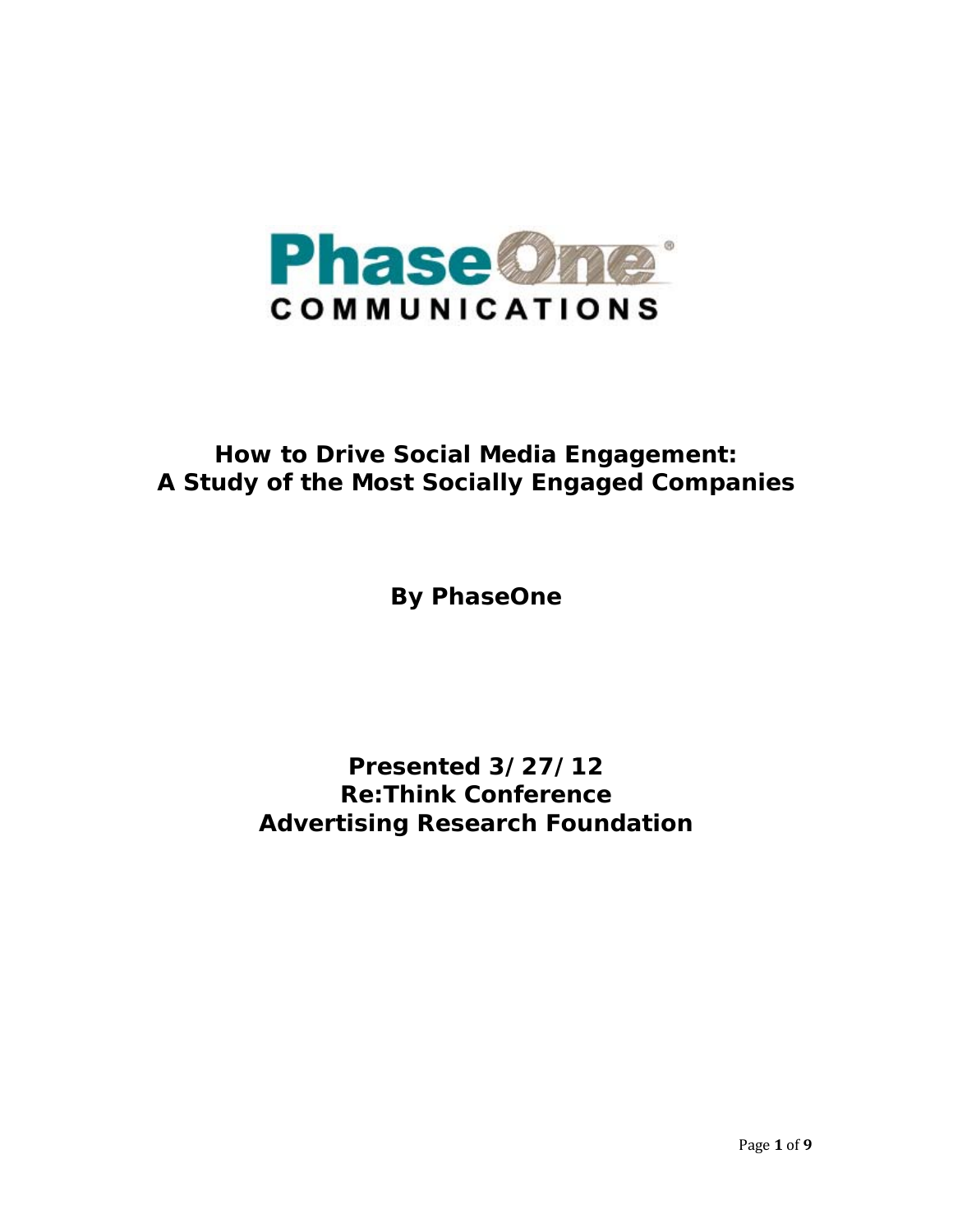## **Primary Goal of the Study**

The primary goal of PhaseOne's Social Media Engagement Study was to determine what drives social media engagement (as measured by earned media) across the primary consumer touch points of paid media (the brands' TV ads) and owned media (the brands' own Web and Facebook pages).



## **Study Methodology**

- PhaseOne's social media engagement study reviewed more than 70 brands and conducted an in-depth analysis of the paid (television advertising) and owned (the brands' own Web and Facebook pages) media for 22 big-name brands to uncover what drives social media engagement.
	- o The 22 brands included for in-depth analysis are: Starbucks, Audi, McDonalds, Red Bull, American Express, Tropicana, Wendy's, Burger King, Toyota, H&R Block, Ancestry.com, The Home Depot, Motorola, Mitsubishi, Kia, Hotwire, DirecTV, Amazon, TGI Fridays, Coca Cola Zero, Netflix, and eHarmony.
- These brands represented six vertical markets: Automotive, Dining, Food/Beverage, Retail, Services, and Technology

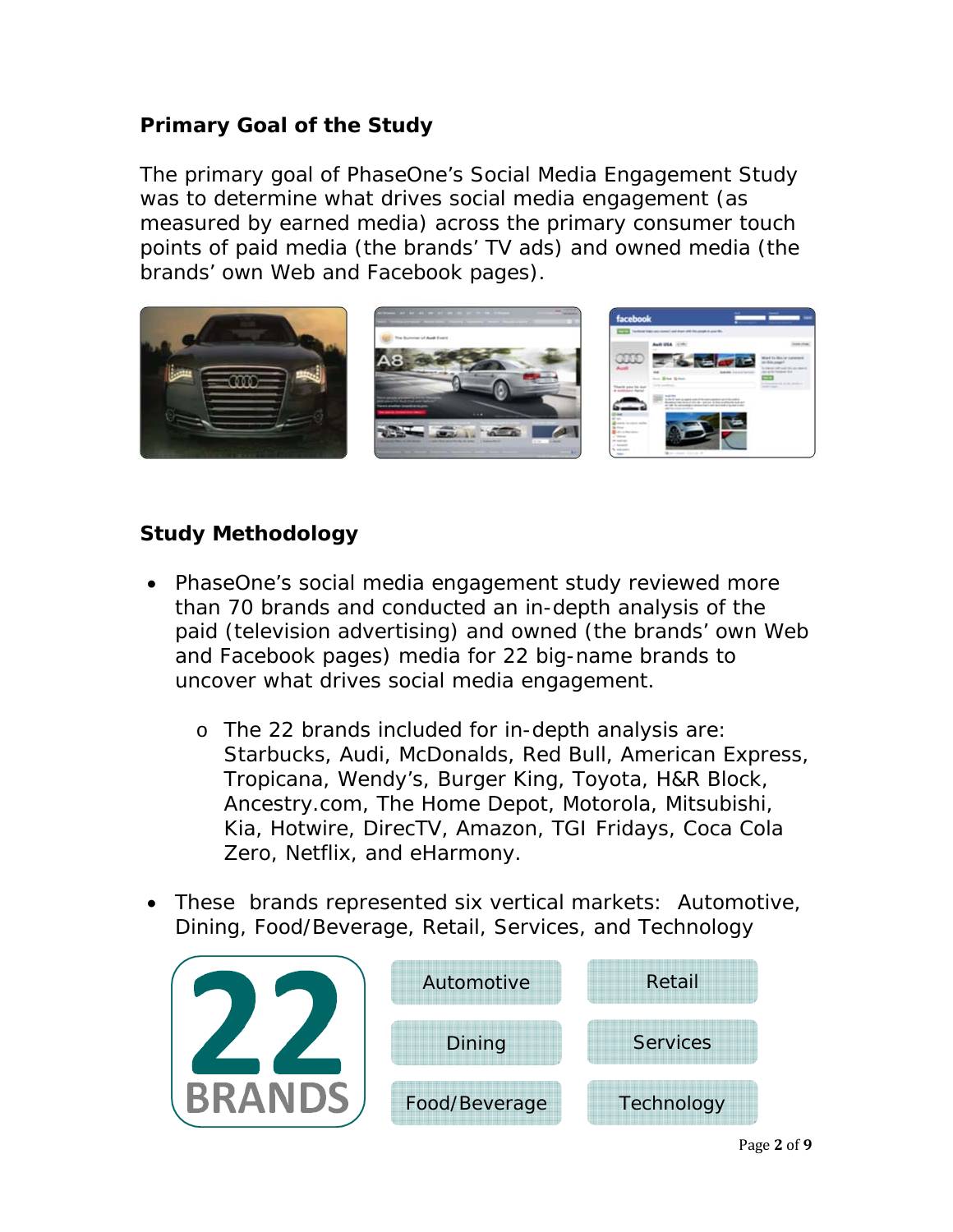- Three measures of social media engagement were used in this study:
	- o Measure of ability to influence online content, or the "stickiness," of a brand idea as assessed by Klout;
	- o Measure of online consumer sentiment about a brand as assessed by Netbase; and
	- o Measure of direct online consumer association with a brand as assessed by Facebook fans.
- For each of the 22 brands, PhaseOne collected and analyzed the brand's TV ads, Web and Facebook pages.
	- o Each was coded for more than 250 variables designed to systematically capture elements related to style and content, synergies across media, brand or product ideas, messaging, and consumer benefits.



- Analysis was based on publicly available data and measures.
- The study was conducted between July 2011 and January 2012.
- Note: This was an independently funded research project. Brands studied are not clients of PhaseOne.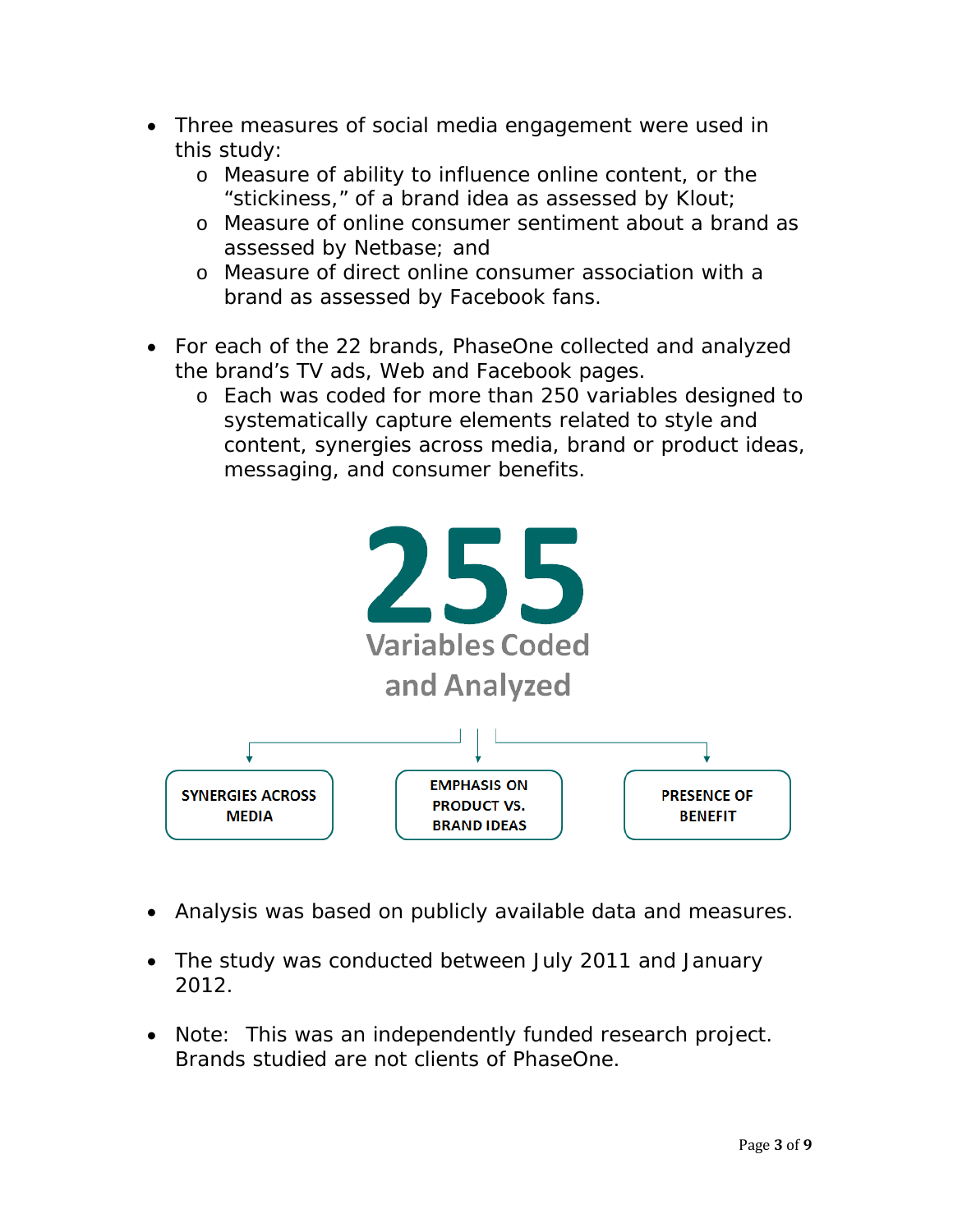# **Primary Findings:**

# **The "***Me Statement***" Drives Social Engagement**

In looking for the commonalities across the most socially engaged brands, PhaseOne researchers found that social media users are drawn to brands that convey a particular type of benefit that the researchers labeled as the *Me Statement*. This is a unique type of brand benefit that has an inherently social component. The *Me Statement* captures an aspect of a person's idealized self-image that reflects how they want to be perceived by others. In the highly social world of social media, online affiliation with a brand sends a message to those in the consumers' social networks about how they want to be seen.

One hundred percent of the most socially engaged brands delivered a *Me Statement* across media touch points. In fact, across all variables analyzed for this study, the *Me Statement* was the key differentiator between brands that scored high versus low in social media engagement.



## **The "***Me Statement***" = Idealized Self Embodied by a Brand**

The very public nature of social media taps into consumers' public persona — the idealized version of themselves that they want to present to others. This can be quite different from their private selves — those aspects of themselves that, while true, are not for public broadcast. Marketing messages that tap into the private self may drive sales, but they won't necessarily drive social media engagement. The power of the *Me Statement* is that it leverages the idealized self in support of the brand. As a result, affiliating with a brand in social media has positive implications for the consumers' public selves, which are likely the motivating factors driving engagement.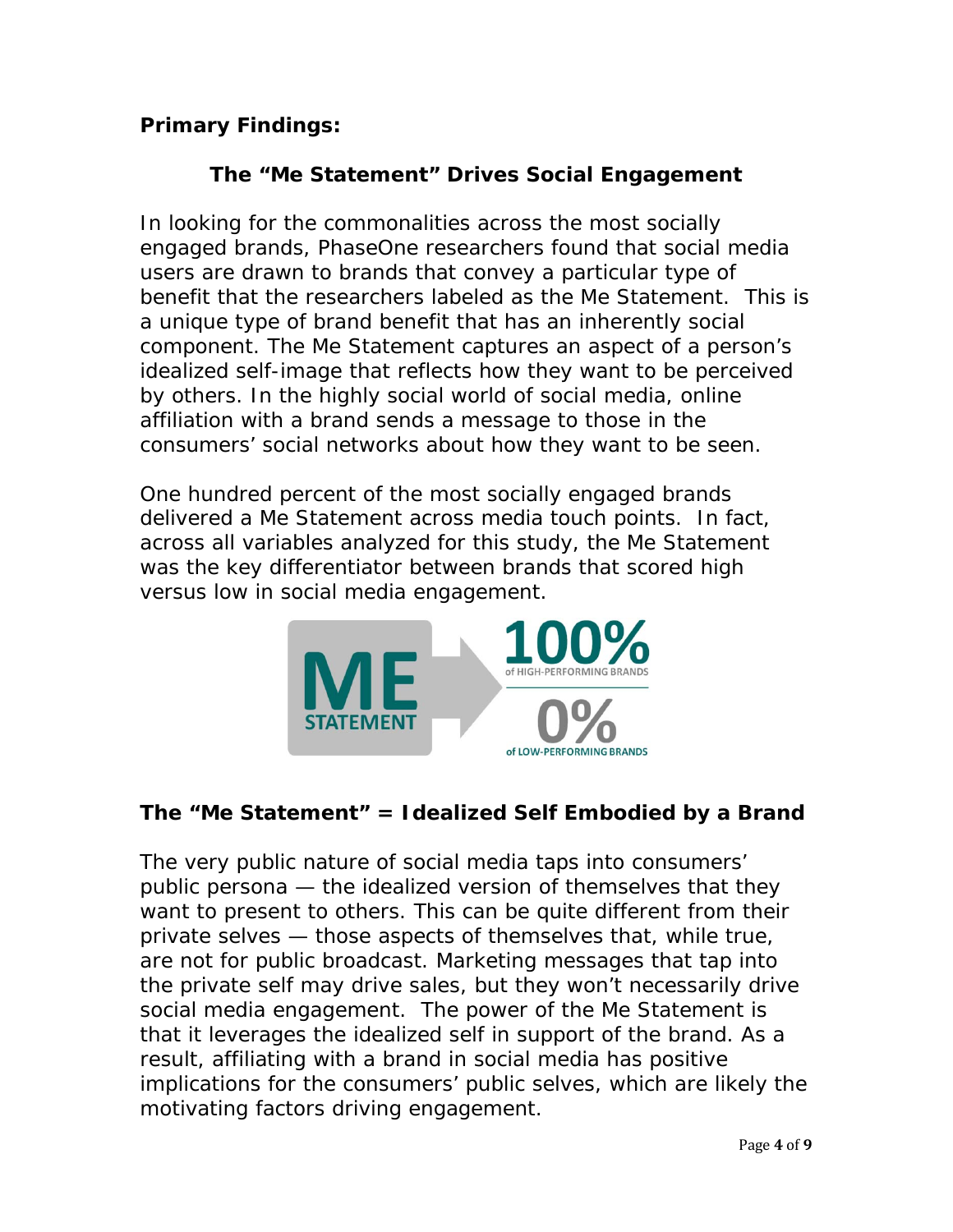In this study, none of the brands that tapped into consumers' private selves scored in the top category of social media engagement. Rather, the study found that consumers engage with a brand via social media when a *Me Statement* is present.

As a point of contrast, for example, McDonald's and Hotwire both convey a brand message relevant to cost savings. Hotwire's message ties its brand benefit to a lack of personal funds and inability to afford desired vacations. The solution is Hotwire's ability to make travel affordable. The dominant concept of not being able to afford the lifestyle you want is not a characteristic of an idealized self that most people would want to broadcast. McDonald's, on the other hand, frames savings as indicative of a person's savvy — a person's ability to think on his or her feet and make good decisions. In this way, McDonald's brand message is more closely tied to a socially desirable idealized self.

It would be an oversimplification to assume that the *Me Statement* is simply an aspirational or positive idea about the consumer. In fact, it is much more complicated. In a successful *Me Statement*, the brand is so wholly integrated into the message that the brand itself becomes the reflection of the idealized self. The Starbucks brand, for example, is the embodiment of its *Me Statement* for consumers who "pursue experiences that are uniquely me." Therefore, a *Me Statement* must incorporate two critical and highly interrelated components:

- An "Idealized Self"
- Embodied by a brand





Page **5** of **9**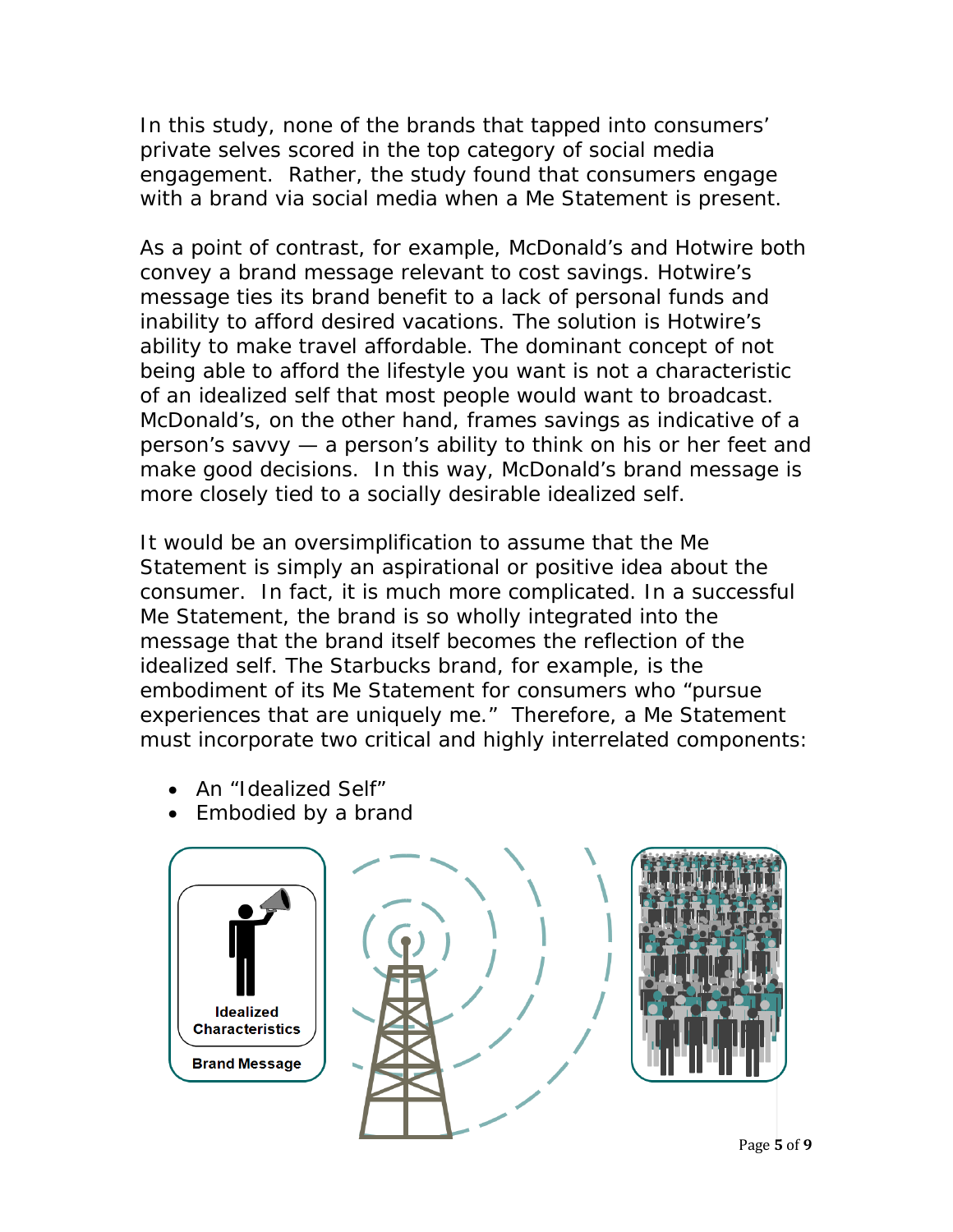#### *Me Statements* **Are Varied**

There is no one way to express a "*Me Statement.*" Rather, its expression can take a variety of forms that best reflect aspects of the idealized self of the brand's consumers. In this study, PhaseOne found that the most socially engaged brands had *Me Statements* that said something about their consumers in terms of their attitudes and personalities; lifestyles and behaviors; or, values and beliefs. For example, during the period of this study, Audi conveyed a message of a high-end, modern *lifestyle*; whereas Red Bull appealed to those who have a cool-underpressure *attitude* and feel they can conquer any challenge. TOMS shoes is perhaps the strongest example of appealing to consumers *beliefs and values* by fully integrating cause marketing into the brand message through its emphasis on providing shoes to children in need.

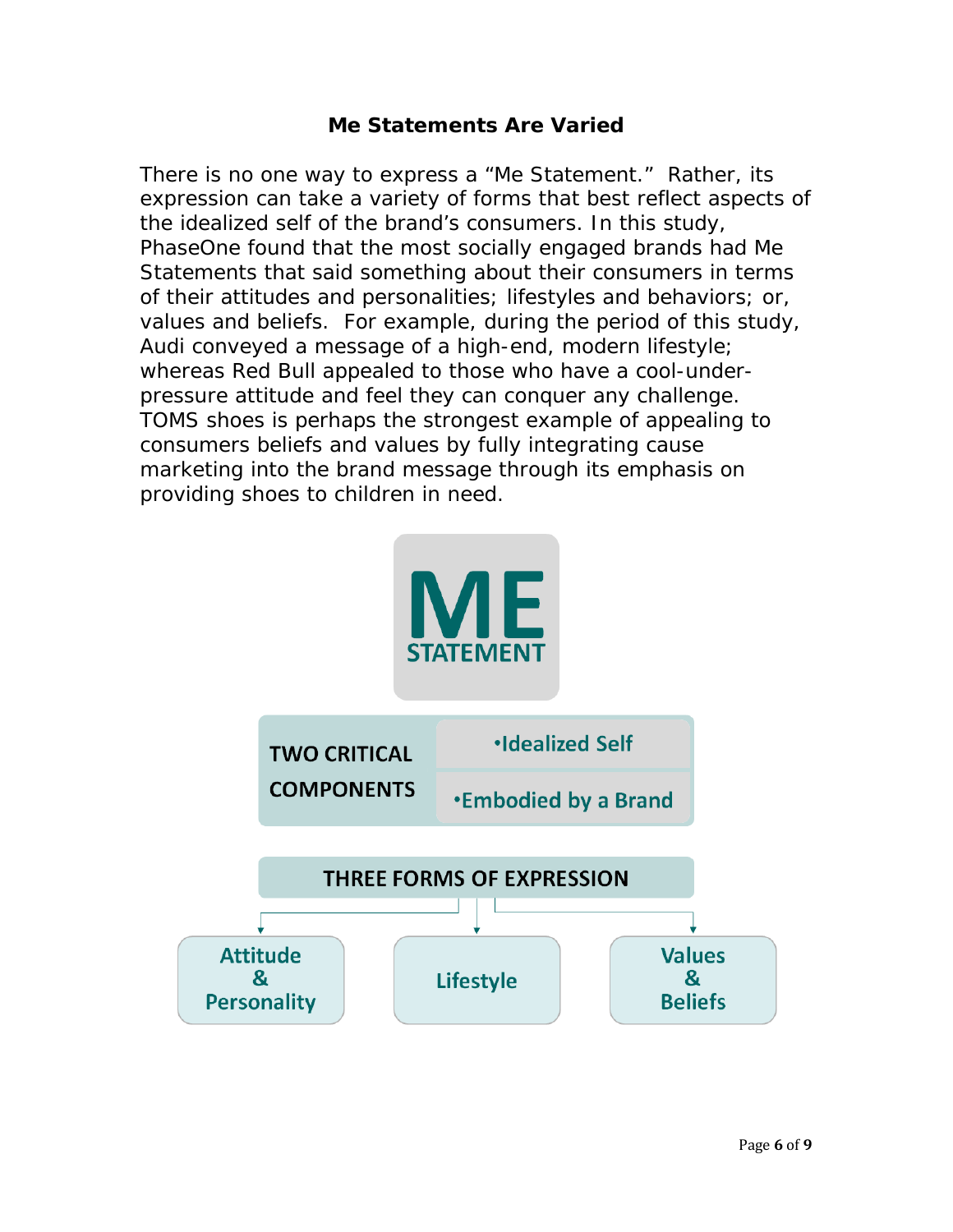## **Excellence in Communication Is Essential**

To be successful in social media, you need more than just a *Me Statement*. You also need to be a strong communicator. The core fundamentals of good marketing communication that we have known for decades still apply.

All of the highly engaged brands in this study had strong communication across the media platforms analyzed. In contrast, the brands with lower levels of social engagement all exhibited one or more communication weakness. Not only is strong communication a requirement for social engagement, the study found that the following three principles are of greatest importance:

- **Brand is well integrated into the message**: The brand plays an inextricable role in the strategic message;
- **Consistent message/strategy across media**: The strategic message is reinforced across consumer touch points/media platforms;
- **Unique delivery**: The strategic message is delivered in a creative envelope that is distinctive.

Within the highly public world of social media, these basic tenets of marketing communication continue to hold true but now also include the added consideration of a *Me Statement* to drive social engagement.

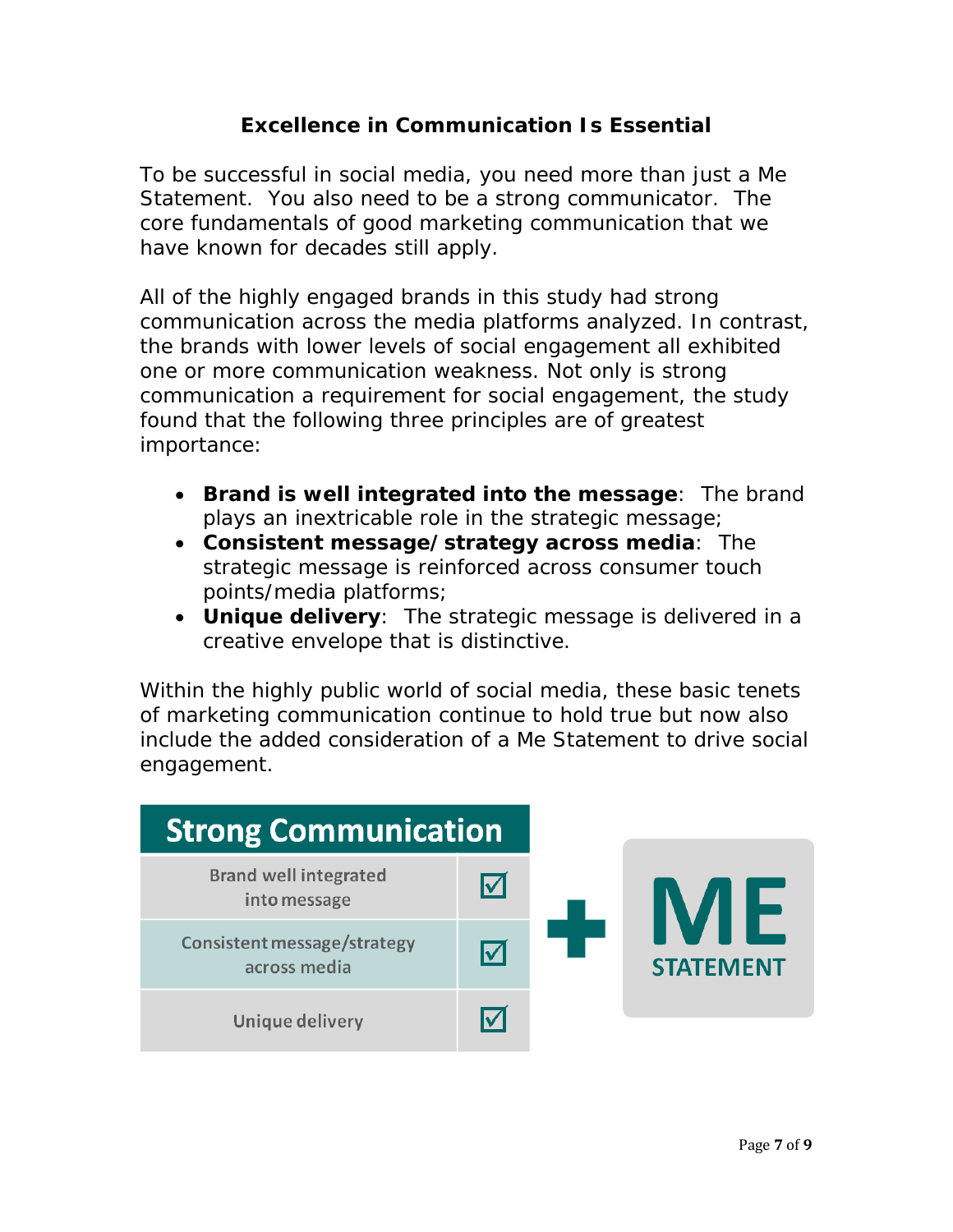#### **Requires a Holistic Strategic Approach**

As with all brand objectives, the goal of driving social engagement requires a strategic approach that is inclusive and consistent across all consumer touch points of paid (e.g., TV advertising) and owned (e.g., Web and Facebook pages) media. This study's identification of a defined set of characteristics that help drive engagement provides a framework for this approach. A brand can maximize its engagement potential by delivering a consistent *Me Statement* across all touch points and doing so in a way that employs best practices in marketing communications. For example, consistent with its edgy *Me Statement* of "cool under pressure and can conquer any challenge," Red Bull's Web page stands out by providing current news and information about high-performing athletes, particularly related to more extreme sports, alternative music and entertainment, and Red Bullsponsored events. As such, the site supports Red Bull's edgy brand image and messaging related to conquering a challenge.

The importance of a holistic strategic approach points to an opportunity for all brands in the study, even those that performed exceptionally well on measures of social engagement. The brands in this study tended to deliver the *Me Statement* the strongest in their paid media (e.g., TV advertising). In the best examples, the advertising wove all messaging and creative around the *Me Statement*, elevating it to the dominant takeaway for the commercial. While the owned media (Web and Facebook pages) echoed the *Me Statement* for the most highly engaged brands, it was not always the dominant messaging or creative focus. This suggests a ripe area of opportunity for brands to more strongly weave the *Me Statement* into both paid and owned platforms so that the resultant strategic synergy across all touch points would further fuel a brand's engagement potential.